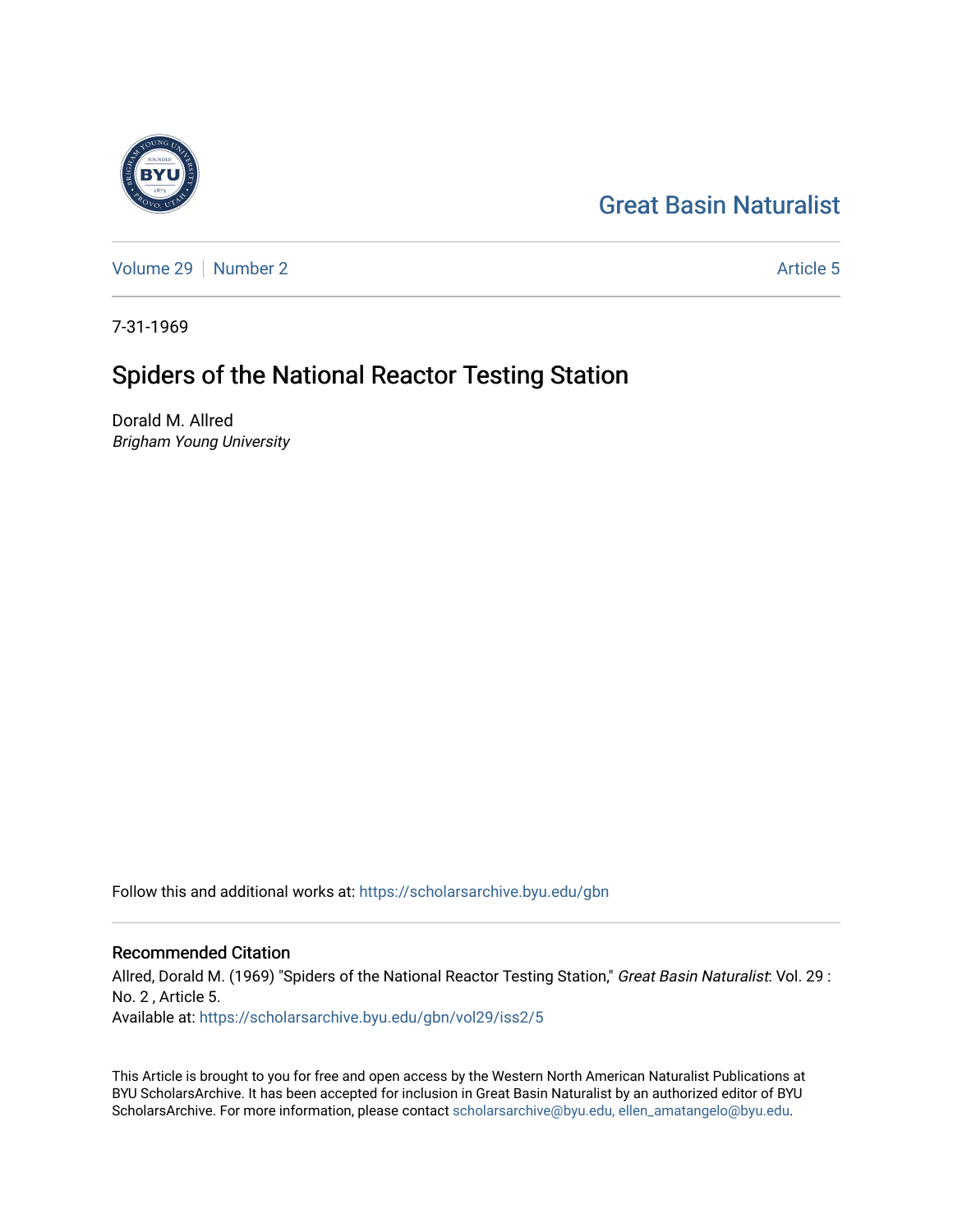### SPIDERS OF THE NATIONAL REACTOR TESTING STATION" Dorald M. AUred

Ecological investigations conducted by Rrigham Young University from June 1966 to September 1967 at the National Reactor Testing Station in southeastern Idaho (Figs. 1. 2) were directed specifically toward the ectoparasites of vertebrates (Allred. 1968). Secondarily, however, some ground-dwelling, free-living arthropods were collected in can pit-traps used for the capture of reptiles and rodents. Considering the relatively little effort expended, an unusual variety of spiders was collected. These were kindly identified by Dr. Willis J. Gertsch, American Museum of Natural History. Their listing here should provide a basis for further studies of these important arthropods in the Great Basin and other desert areas of the western United States.





<sup>&#</sup>x27;BYU - AEC publication no. C00-1559-3 under sponsorship of the Atomic Energy Commission.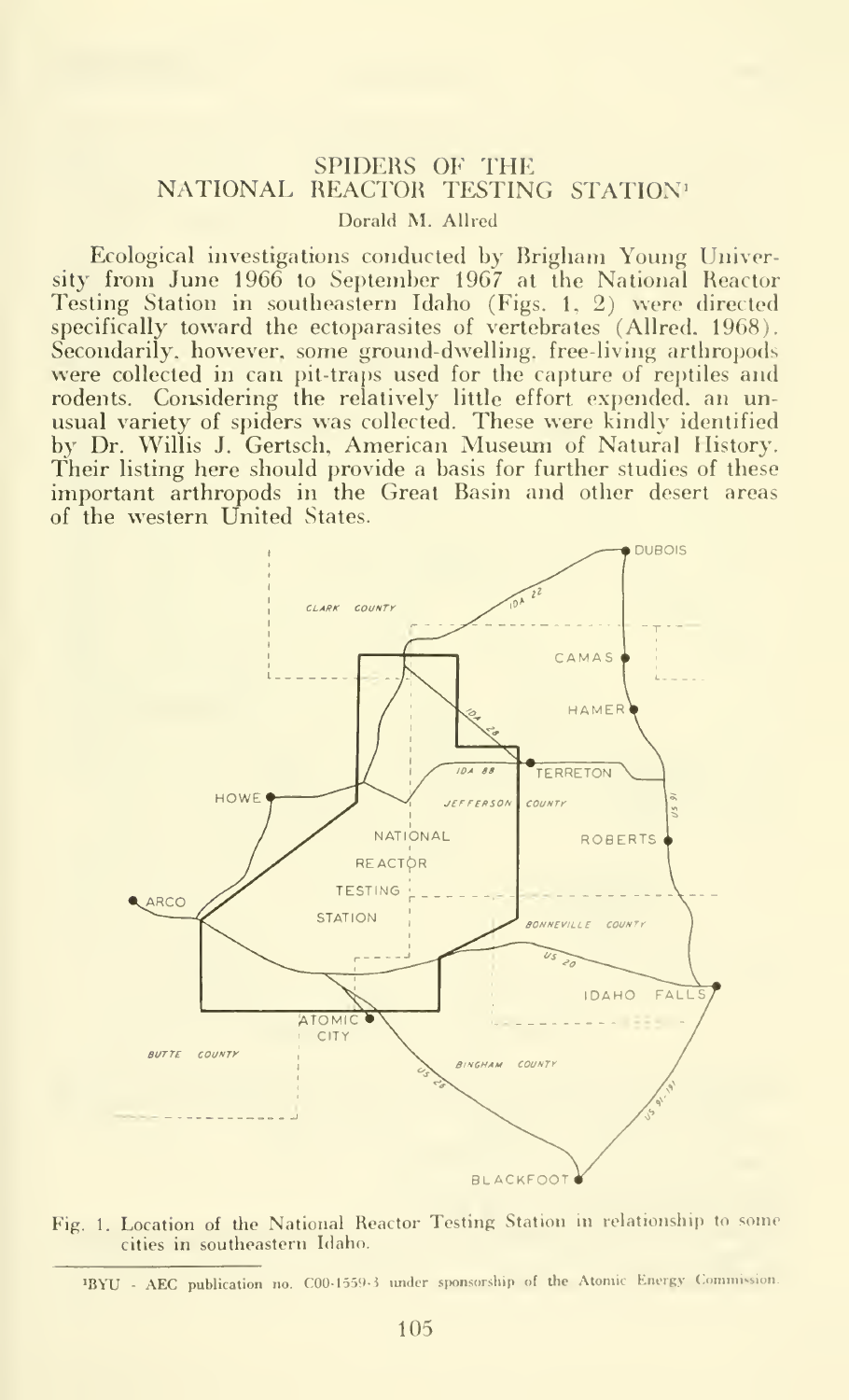

Fig. 2. Principal study areas at the National Reactor Testing Station.

ANNOTATED LIST OF SPECIES

Antrodiaetus montanus: m\*; area 6; Oct.

 $Calilena \enskip restrica: \enskip 15m \enskip 7f \enskip 5im; \enskip areas \enskip 1-12 \enskip (except \enskip 4, \enskip 5, \enskip 9), \enskip 18;$ June-Oct. (mostly Aug.).

Callilepis eremellus. m f; area 1,19; June, July.

Castianeira descripta: f; area 3; Sept.

Ceratinella acerea: f; area 10; May.

Circurina grandis: Im; area 21.

- C. parma: 13m 2f; areas 6, 10, 11, 12, 23; April, Oct. (mostly), Nov.
- C. utahana: m; area 11; Nov.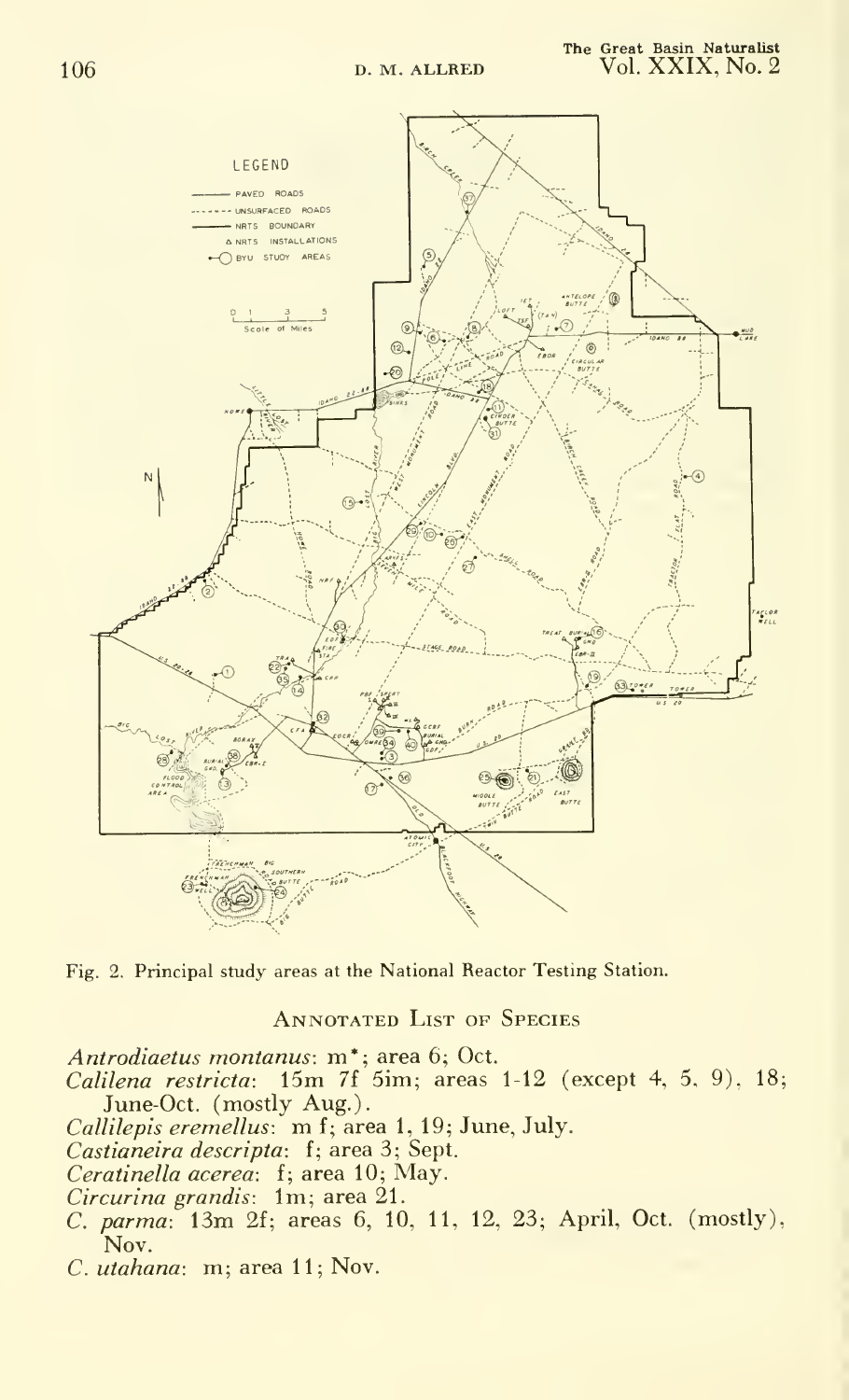- Circurina new species: 6m; areas 6, 10, 21 ; Oct., Nov.
- Dictyna coloradensis:  $2m \hat{2}f$ ; area 10; July.
- Drassodes robinsoni: 4m 2f Sim; areas 1, 2. 6, 7, 10; June. Aug.. Oct., Nov.
- Drassyllus mannellus: 7m 3f lim; areas 1, 3, 6, 10. 18; May-July, Sept.
- *Ebo mexicanus*: 5f; areas  $1, 6, 7$ ; June, July, Nov.
- Enophognatha wyuta: f; area 10; June.
- Euryopis scriptipes: m; area 2; July.
- Gnaphosa brumalis: 9m lOf 2im; areas 3, 6, 8; June-Aug.
- Gnaphosa sp.: 2m If 8im; areas 1, 2, 7, 8, 10, 11; April-Aug.
- Haplodrassus eunus: 15m 14f llim; areas 1. 6, 7, 10. 11. 12, 21; April, May. Oct., Nov.
- Herpyllus sp.: im; area 8; Aug.
- Latrodectus hesperus: 13im; areas 8, 12; July-Sept.
- Metaphidippus sp.: im; area 6; July.
- Micaria foxi: m f; areas 1, 3; June, Aug.
- M. gosuita: f; area 12; Sept.
- $Micaria$  new species  $A$ :  $3m$  4f; areas 3, 12; June (mostly), Aug.
- Micaria new species B: 2m areas 2, 12; June, Aug.
- Misumenops sp.: im; area 10; July.
- Pardosa new species: 2f; area 8; July.
- Pellenes washonus: m; area 12; July.
- Phidippus altanus: m; area 3; Aug.
- P. formosus: m; lim; areas 3, 7; Aug.
- Philodromus alascensis: 1im; area 23.
- Poecilochroa atomistica: <sup>f</sup> im; areas 2, 3; July, Aug.
- Schizocosa avida: 46m 34f 154 im; areas 1, 2, 3. 6, 7, 8, 10, 11, 12, 18, 19, 21, 23; males were taken from April to July (mostly in July), females from April to Aug., and immatures from April to Nov. (mostly Aug., Oct., Nov.).
- Steatoda albomaculata: f; area 3; Sept.
- Tarentula kochi: 37m 19f 13im; areas 1, 3, 6, 7, 10, 11, 12, 23; June, Aug.-Nov. (mostly Oct.).
- Thanatus altimontis: 9m If; areas 1, 2, 3, 7, 12; June-Aug.
- $X$ ysticus coloradensis: 10m 1im; areas  $2, 5, 6, 7, 11, 12, 18$ ; June, July, Sept.-Nov.
- X. knowltoni: 7m 5f lim; areas 1, 3. 10, 12; May-July, Nov.
- X. montanensis: 3m 3f; areas 1, 3, 7, 10; April-June.
- X. nigromaculatus: 2m; areas 7, 10; June.
- X. qulosus: m; area 6; Oct.
- Zelotes pullatus: 11m 8f 2im; areas 1. 2, 3, 7, 10, 11, 12; April-Oct. Z. puritanus: 4f; areas 2, 3, 19; July, Aug.

 $m =$  adult male,  $f =$  adult female, im  $=$  immature or juvenile.

#### Summary

From June 1966 to September 1967 approximately 500 spiders representing 42 species in 31 genera were collected in. can pit-traps at the National Reactor Testing Station in Idaho. Four of the species